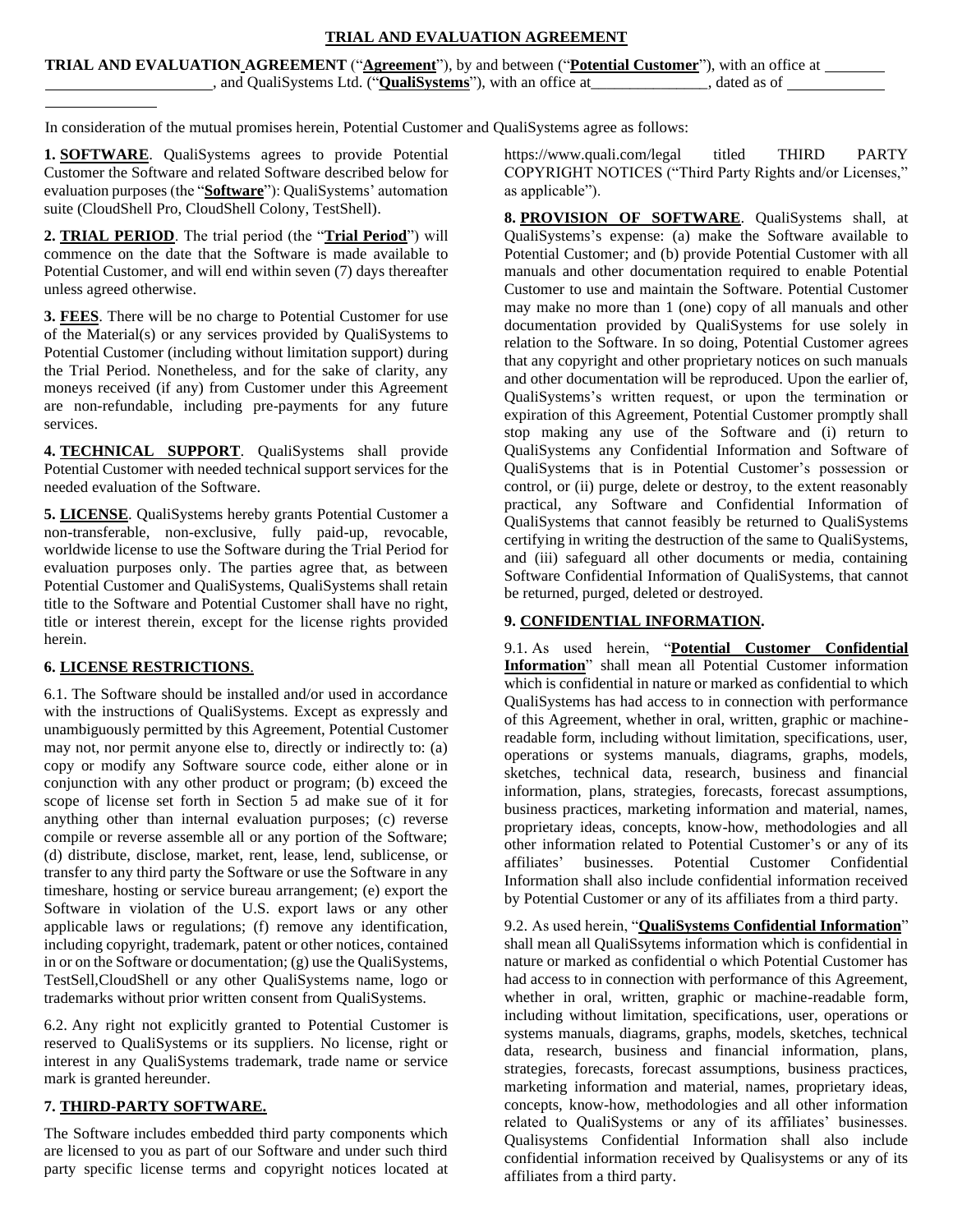9.3. Potential Customer Confidential Information and QualiSystems Confidential Information are hereinafter be referred to as the "**Confidential Information**."

9.4. Notwithstanding anything to the contrary contained in this Agreement, Confidential Information shall not include information that: (i) is in the public domain at the time of disclosure; (ii) was in the possession of or demonstrably known by the recipient prior to its receipt from the disclosing party; (iii) is independently developed by the recipient without use of the Confidential Information; or (iv) becomes known to the recipient from a source other than the disclosing party without breach of this Agreement.

9.5. Each party agrees to maintain the confidentiality of the other party's Confidential Information using procedures no less rigorous than those used to protect and preserve the confidentiality of its own similar proprietary information and shall not, directly or indirectly: (i) transfer or disclose any Confidential Information to any third party, except as otherwise permitted under this Agreement; (ii) use any Confidential Information other than as contemplated under this Agreement; or (iii) take any other action with respect to the Confidential Information inconsistent with the confidential and proprietary nature of such information. Potential Customer and QualiSystems shall maintain an industry-standard information security program that includes commercially reasonable practices and controls (such as reasonable encryption, access controls, and periodic testing) and apply such program, as applicable, to protect the other Party's Confidential Information, but in any case no less than is uses to protect its own Confidential Information.

### **10. REPRESENTATIONS AND WARRANTIES**.

10.1. **Non-infringement**. QualiSystems represents and warrants that: (a) it has and will have all rights, titles, licenses, intellectual property, permissions and approvals necessary in connection with its performance under this Agreement and to grant the rights granted hereunder; (b) neither the Software (or any of them) nor their use as contemplated under this Agreement, do or will infringe, violate, trespass or in any manner contravene or breach any patent, copyright, trademark, license or other property or proprietary right or constitute the unauthorized use or misappropriation of any trade secret of any third party; and (c) the Software and their use as contemplated hereunder comply with all applicable laws.

10.2. **Disclaimer**. QualiSystems disclaims the implied warranties of merchantability and fitness for a particular purpose.

10.3. **Viruses**. QualiSystems represents and warrants that it routinely uses up-to-date anti-virus software and anti-spyware in accordance with common industry practices to detect any computer code designed to disrupt, disable, harm, or otherwise impede in any manner, including aesthetical disruptions or distortions, the operation of the Software or any other computer system, software, device, or network (sometimes referred to as "viruses" or "worms").

10.4. **Other Code**. QualiSystems represents and warrants that the Software do not and will not contain any computer code that: (a) would disable the Software or any computer system, software, device or network or impair in any way their operation based on the elapsing of a period of time, the exceeding of an authorized number of copies, or the advancement to a particular date or other numeral in a way that limits the right of use of the Software beyond the allowed right of use detailed in Section 5 above

(sometimes referred to as "time bombs", "time locks", or "drop dead" devices); or (b) would permit QualiSystems or another person to access Potential Customer's computer system, software, devices or network (sometimes referred to as "traps", "access codes" or "trap door" devices), or contain any other similar harmful, malicious or hidden procedures, routines or mechanisms that would cause Potential Customer's computer system, software, device or network to cease functioning or to damage or corrupt data, storage media, programs, equipment or communications, or otherwise interfere with Potential Customer operations.

**11. LIMITATION OF LIABILITY**. EACH PARTY'S LIABILITY TO THE OTHER OR ANY OTHER PARTY FOR DIRECT DAMAGES IN CONNECTION WITH THIS AGREEMENT OR THE SUBJECT MATTER HEREOF, SHALL BE LIMITED \$1,000US (ONE THOUSAND) US DOLLARS, EXCEPT IN THE CASE OF BREACH OF THIS AGREEMENT'S CONFIDENTIALITY OR SECURITY PROVISIONS, OR IN CONNECTION WITH THE SATISFACTION OF THE INDEMNITY OBLIGATIONS CONTAINED HEREIN, WHICH SHALL BE LIMITED TO \$10,000 (TEN THOUSAND) US DOLLARS. IN NO EVENT SHALL EITHER PARTY BE LIABLE TO THE OTHER OR ANY OTHER PARTY FOR LOST PROFITS OR FOR SPECIAL, PUNITIVE OR INCIDENTAL DAMAGES ARISING OUT OF OR IN RELATION TO THIS AGREEMENT OR THE SUBJECT MATTER HEREOF, EVEN IF IT HAS BEEN ADVISED OF THE POSSIBILITY OF SUCH DAMAGES. NOTWITHSTANDING THE FOREGOING, NO LIMITATION OR EXCLUSION OF EITHER PARTY'S LIABILITY WILL APPLY WITH RESPECT TO ANY CLAIMS ARISING OUT OF OR RELATING TO ITS WILLFUL MISCONDUCT OR GROSS NEGLIGENCE OR CLAIMS FOR PERSONAL INJURY .

**12. TERMINATION**. During the Trial Period only, and subject to the non-refund terms in Section 3 above, Potential Customer may terminate this Agreement at any time upon written notice to QualiSystems. In no event shall either party have any obligation to enter into a license or any other agreement with respect to the Software.

### **13. GENERAL**.

13.1. **Governing Law**. This Agreement shall be governed by, and construed in accordance with, the laws of the State of New York, without regard to choice of law rules. THE PARTIES HEREBY UNCONDITIONALLY WAIVE THEIR RESPECTIVE RIGHTS TO A JURY TRIAL OF ANY CLAIM OR CAUSE OF ACTION BASED UPON OR ARISING OUT OF, DIRECTLY OR INDIRECTLY, THIS AGREEMENT, ANY RELATED DOCUMENTS, AND/OR ANY DEALINGS BETWEEN THEM RELATING TO THE SUBJECT MATTER OF THIS AGREEMENT OR ANY TRANSACTIONS RELATED TO THIS AGREEMENT.

13.2. **No Assignment**. Neither party may assign its rights or obligations under this Agreement, in whole or in part, without express written consent of the other party and any assignment in violation of the provisions of this Section shall be deemed null and void other than each party's right to assign its rights or obligations under this Agreement to any of its affiliates, or to any entity which acquires all or substantially all of the party's assets or due to a change of control or merger and acquisition or to any entity that is otherwise a successor in interest to such Party.